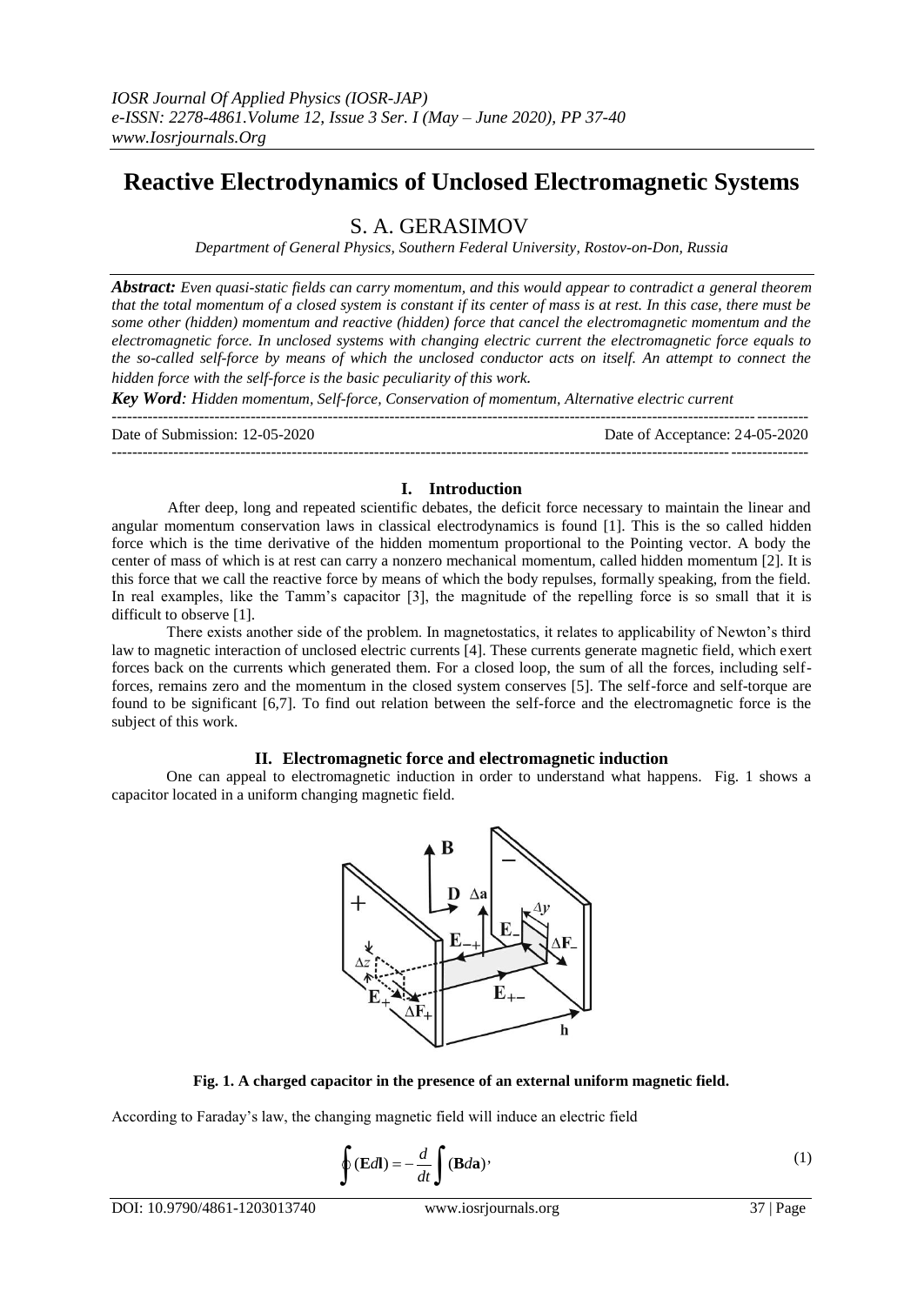that means

$$
(\mathbf{E}_{+-}\mathbf{h}) + (\mathbf{E}_{-}\Delta \mathbf{y}) - (\mathbf{E}_{-+}\mathbf{h}) - (\mathbf{E}_{+}\Delta \mathbf{y}) = -\frac{d}{dt}(\mathbf{B}[\mathbf{h} \times \Delta \mathbf{y}])
$$
 (2)

The components  $\mathbf{E}_{+}$  and  $\mathbf{E}_{-+}$  do not contribute to the force, so the net force on the volume  $\Delta v = h \Delta y \Delta z$  is

$$
\Delta \mathbf{F}_{em} = \Delta \mathbf{F}_{-} + \Delta \mathbf{F}_{+} = \sigma \frac{dB}{dt} \Delta v \mathbf{e}_{y}, \qquad (3)
$$

where  $\mathbf{e}_y$  is the unit vector directed along the coordinate axis *Y*.

For the parallel-plate capacitor the displacement field *D* is equal to the surface charge density  $\sigma = D$ , therefore the density electromagnetic force  $\mathbf{f}_{em} = d\mathbf{F}_{em}/dv$  can be rewritten in the form

$$
\mathbf{f}_{em} = [\mathbf{D} \times \frac{d\mathbf{B}}{dt}].
$$
\n(4)

and equals to the time derivative of the linear momentum density for the static electric field inductance **D**.

No force is exerted on a source of the changing magnetic field by the electric field of the charged capacitor. The center of mass of the capacitor and source of the magnetic field is certainly at rest, so if there is momentum in the field, there must therefore some compensating non-electromagnetic momentum elsewhere, called hidden momentum, for which

$$
\mathbf{f}_r = -[\frac{d\mathbf{D}}{dt} \times \mathbf{B}]
$$
\n(5)

equivalent to the reactive force density:  $\mathbf{f}_{em} + \mathbf{f}_{r} = 0$ .

#### **III. Electromagnetic force and electromagnetic induction**

Now we are in a position to consider a general case. Fig 2 shows two plates joined by a conductor *J* with changing electric current of density **j**.



**Fig. 2. Two conducting plates in a circuit of alternative electric current.**

In a conductor, the displacement current is extremely weak, the magnetic field acts on ordinary currents, exerting on them a net force

$$
\mathbf{F} = \int_{J} [\mathbf{j}(\mathbf{r}) \times \mathbf{B}(\mathbf{r})] d^3 r_j \tag{6}
$$

where the integration sweeps over the conductor including the conducting plates. Using the Maxwell equation

$$
[\nabla \times \mathbf{B}(\mathbf{r})] = \mu_0 \mathbf{j}(\mathbf{r}),\tag{7}
$$

one can obtain.

$$
\mathbf{F} = \frac{1}{\mu_0} \int_J (\nabla (\frac{B^2(\mathbf{r})}{2}) - (\nabla \mathbf{B}(\mathbf{r})) \mathbf{B}(\mathbf{r})) d^3 r_j
$$
 (8)

Changing the integration over the volume of the conductor by integration over the surface, one can write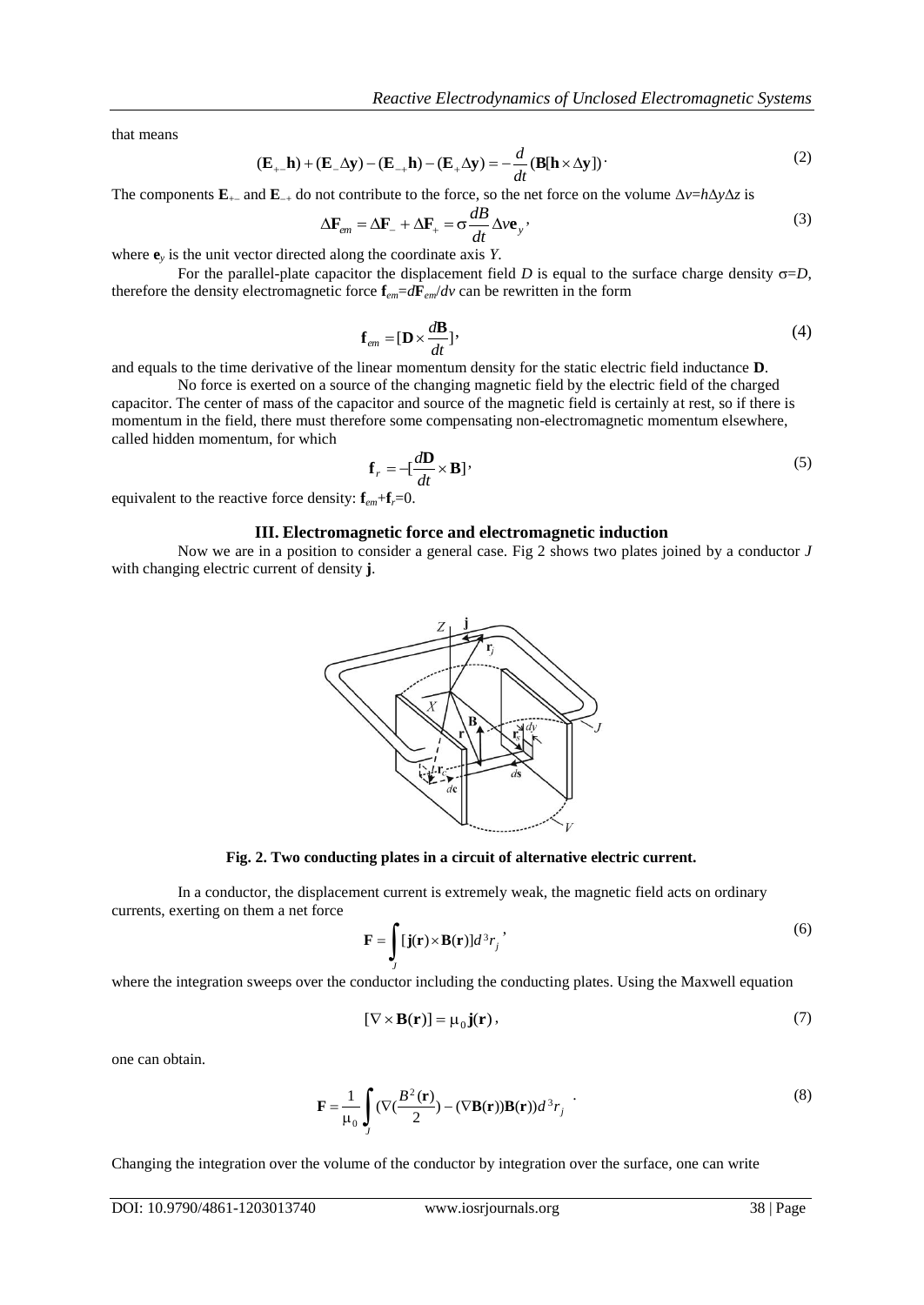$$
\mathbf{F} = \frac{1}{\mu_0} \oint_J (d\mathbf{s}_J \cdot \frac{B^2(\mathbf{r})}{2} - (d\mathbf{s}_J \cdot \mathbf{B}(\mathbf{r})) \mathbf{B}(\mathbf{r}))
$$
\n(9)

The magnetic field distribution on the surface of the conductor is identically determined by the field distribution in space. That is why

$$
\mathbf{F} = \frac{1}{\mu_0} \int_{V} [[\nabla \times \mathbf{B}(\mathbf{r})] \times \mathbf{B}(\mathbf{r})] d^3 r' \tag{10}
$$

with integrating over all space outside the conductor.

One may use the Biot-Savart law to describe the magnetic field produced by electric currents in the conductor, for which

$$
[\nabla \times \mathbf{B}(\mathbf{r})] = -\frac{\mu_0}{4\pi} \int_{J} \Delta \frac{\mathbf{j}(\mathbf{r}_j)}{|\mathbf{r} - \mathbf{r}_j|} d^3 r_j \tag{11}
$$

Using the formal expression for the Dirac delta-function [8]

$$
\Delta \frac{\mathbf{j}(\mathbf{r}_j)}{|\mathbf{r} - \mathbf{r}_j|} = -4\pi \mathbf{j}(\mathbf{r}_j) \delta(\mathbf{r} - \mathbf{r}_j)^\dagger
$$
\n(12)

in internal integrals in (10) and changing order of the integration, one can write

$$
\mathbf{F} = \frac{\mu_0}{4\pi} \int J d^3 r'_j \mathbf{j}(\mathbf{r}'_j) \int_V \frac{(\mathbf{j}(\mathbf{r})(\mathbf{r} - \mathbf{r}'_j))}{|\mathbf{r} - \mathbf{r}'_j|^3} d^3 r \,.
$$

With the help of the gradient theorem and taking into account that the divergence of the vector potential is chosen to be zero, one obtains

$$
\mathbf{F} = -\int_{S} \mathbf{A}(\mathbf{r}_s)(d\mathbf{s}_s \mathbf{j}(\mathbf{r}_s)) - \int_{C} \mathbf{A}(\mathbf{r}_c)(d\mathbf{s}_c \mathbf{j}(\mathbf{r}_c))'
$$
(14)

for the surface elements bound the outside the volume *J* (Fig 2). Here

$$
\mathbf{A}(\mathbf{r}) = \frac{\mu_0}{4\pi} \int \limits_j \frac{\mathbf{j}(\mathbf{r}'_j)}{|\mathbf{r} - \mathbf{r}'_j|} d^3 r'_j, \tag{15}
$$

is the vector potential in the point **r**.

 $F = \frac{1}{2a_0} \int_{1/2b}^{a_0} f_{00}g_{0} + \frac{B^2(2)}{2} - (ab_0 + B^2(2))B^2(2))$ <br>
The sanguetic field distribution on the surface of the conductor is identically determined by the field distribution<br>
we have That is with increase the The expression (14) is absolutely equivalent to that for the self-force [9]. In the known form [6], not convenient for calculations, this force, by means of which an unclosed electric conductor with an alternative current acts on itself, may be rewritten as

$$
\mathbf{F} = \frac{\mu_0}{4\pi} \int_J d^3 r_j \int_J \frac{\left[\mathbf{j}(\mathbf{r}_j) \times \left[\mathbf{j}(\mathbf{r}_j') \times (\mathbf{r}_j - \mathbf{r}_j')\right)\right]}{|\mathbf{r}_j - \mathbf{r}_j'|^3} d^3 r_j' \,.
$$
 (16)

All that remains is to demonstrate that this force can be essential. To do this, one may consider the unclosed electric contour of zero thickness in which alternative current flows. Unfortunately, this example is studied qualitatively only [10], thought the calculations (16) are simple and yield

$$
F = -\frac{\mu_0 I^2}{2\pi} \ln \frac{\delta((a^2 + (b - \delta)^2)^{1/2} + a)}{(b - \delta)((a^2 + \delta^2)^{1/2} + a)},
$$
\n(17)

and logarithmically diverges at small  $\delta$  (Fig. 3). Without such an example, the qualitative consideration [10] and the so-called EM-drive propulsion [11] seem to be inaccurate.